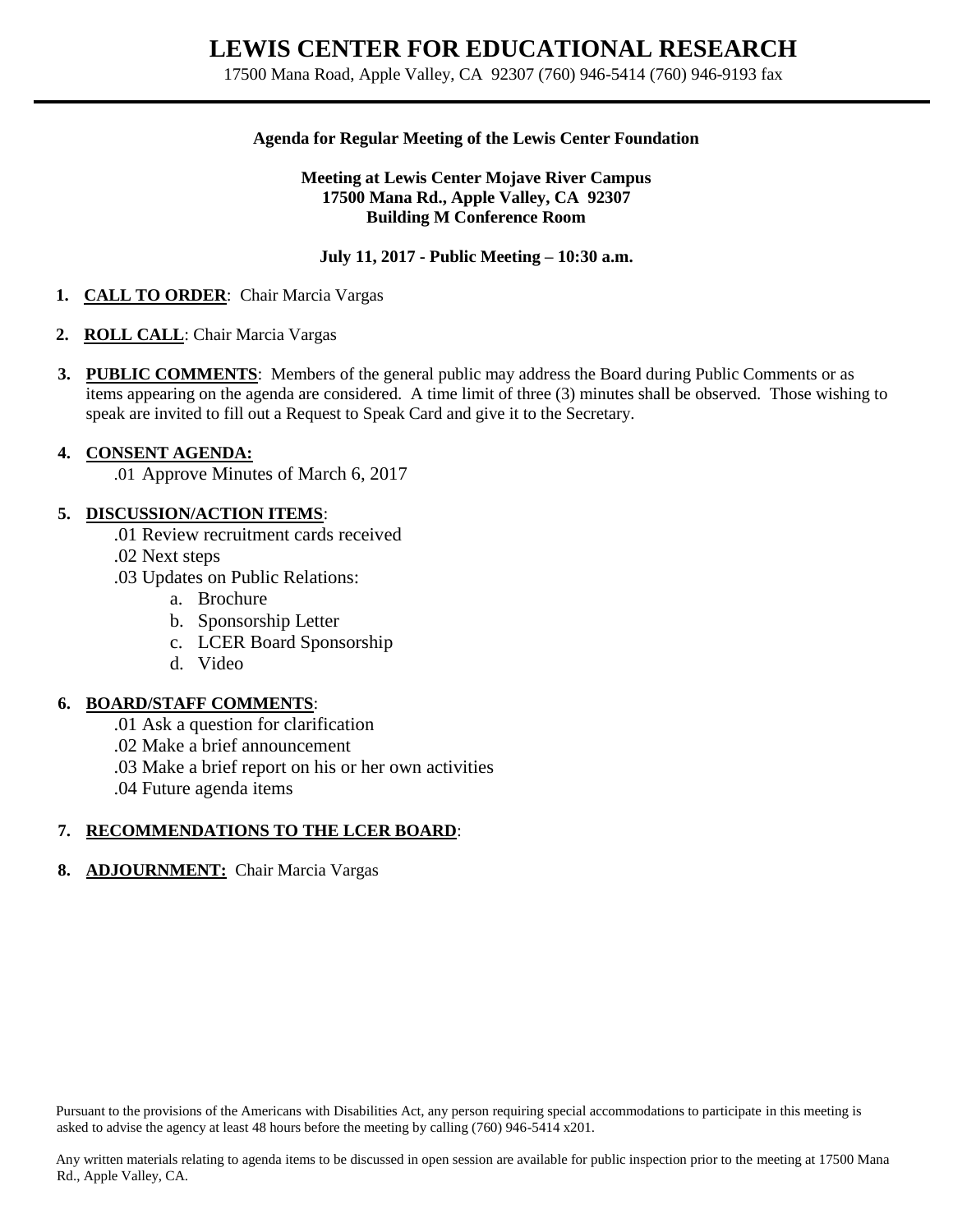# **Lewis Center Foundation Meeting Minutes March 6, 2017**

#### **CALL TO ORDER:**  $1.0$

The meeting was called to order by Donna-Siegel at 9:08 am

#### $2.0$ **ROLL CALL:**

Members present: Donna Siegel, Kevin Crosson, and Marcia Vargas

Members absent: None

Staff members Lisa Lamb, Teresa Dowd, Rena Payne, Wes Kanawyer, Valli Andreasen, Paul Rosell, Bud Biggs, Ryan Dorcey, and Pat Caldwell were also in attendance.

#### $3.0$ **PUBLIC COMMENTS: None**

#### 4.0 **CONSENT ITEMS:**

.01 Approve Minutes of February 15, 2017.

On a motion by Kevin Crosson and seconded by Marcia Vargas, vote 3-0 Consent Item 4.1 was approved.

#### **DISCUSSION/ACTION ITEMS:**  $5.0$

.01 Plan fundraising

- Pat Caldwell shared attached Fund Development & Fundraising PowerPoint presentation.
- Pat Caldwell stated a lot of the statistics in the PowerPoint are from National Center For Charitable Statistics (NCCS.Urban.org), Non Profit News, The Foundation Center, and Urban Institute Fundraising Effectiveness Survey Report.
- Pat Caldwell shared a good online giving for the Lewis Center to look into is called  $\bullet$ Giving Tuesday. Giving Tuesday gifts were up 52% in 2013 over 2012. Pat suggesting the Lewis Center get in contact with Vicky Nagle from the Academy for Grassroots Organizations to get information regarding Giving Tuesday online fundraising. Pat passed out a handout from Network for Good, "The Digital Giving Index", which provided good information on how to set up online donations.
- Pat Caldwell suggested the LC Foundation Board do another fundraiser training meeting to share and discuss further ideas and planning.
- Teresa Dowd handed out a draft financial support letter for the Board to edit and review.
- Lisa Lamb agreed to take the financial support letter to Executive Team and ATM to edit  $\bullet$  . <br> <br> : and review.
- Marcia Vargas agreed to present the final draft of the financial support letter to the LCER Foundation Board and discussed monthly donations from the LCER Foundation Board.